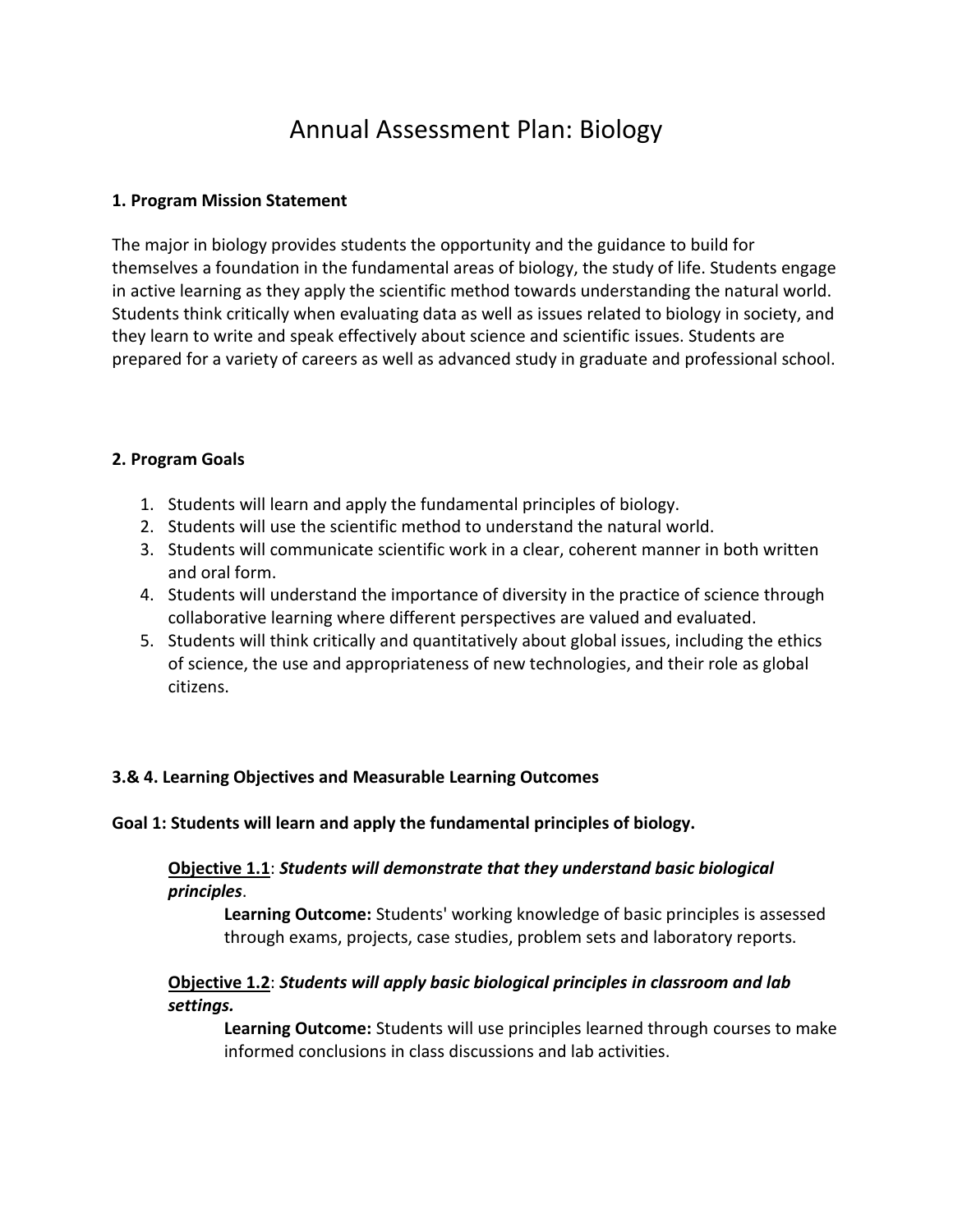# **Goal 2: Students will use the scientific method to understand the natural world.**

#### **Objective 2.1**: *Students will learn to make informed hypotheses about the natural world*.

**Learning Outcome**: Students will design testable studies in lab activities and term papers.

- **Objective 2.2**: *Students will execute studies about the natural world.* **Learning Outcome**: Students will conduct primary, directed research projects.
- **Objective 2.3**: *Students will learn to evaluate data collected about the natural world.* **Learning Outcome**: Students will use evaluation techniques (such as statistics) to make an informed conclusion about their collected data.

# **Goal 3: Students will communicate scientific work in a clear, coherent manner in both written and oral form.**

#### **Objective 3.1**: *Students demonstrate effective written communication*.

**Learning Outcomes**: Students use, evaluate, and appropriately cite the scientific literature to communicate the results of scientific investigations in papers and posters.

#### **Objective 3.2**: *Students demonstrate effective oral communication*.

**Learning Outcomes**: Students orally present the results of their scientific studies to their peers and the public.

# **Goal 4: Students will understand the importance of diversity in the practice of science through collaborative learning where different perspectives are valued and evaluated.**

# **Objective 4.1:** *Students learn to recognize and to appreciate the diversity of the natural world and the interconnectedness of disciplinary approaches towards studying it.*

**Learning Outcome:** Students work in groups, allowing them to appreciate the importance of different perspectives and ideas to solving scientific problems.

#### **Objective 4.2:** *Students learn about the biodiversity of the natural world.*

**Learning Outcome:** Students work to identify the species, populations and communities found in the ecosystems of Wells College.

**Goal 5: Students will think critically and quantitatively about global issues, including the ethics of science, the use and appropriateness of new technologies, and their role as**